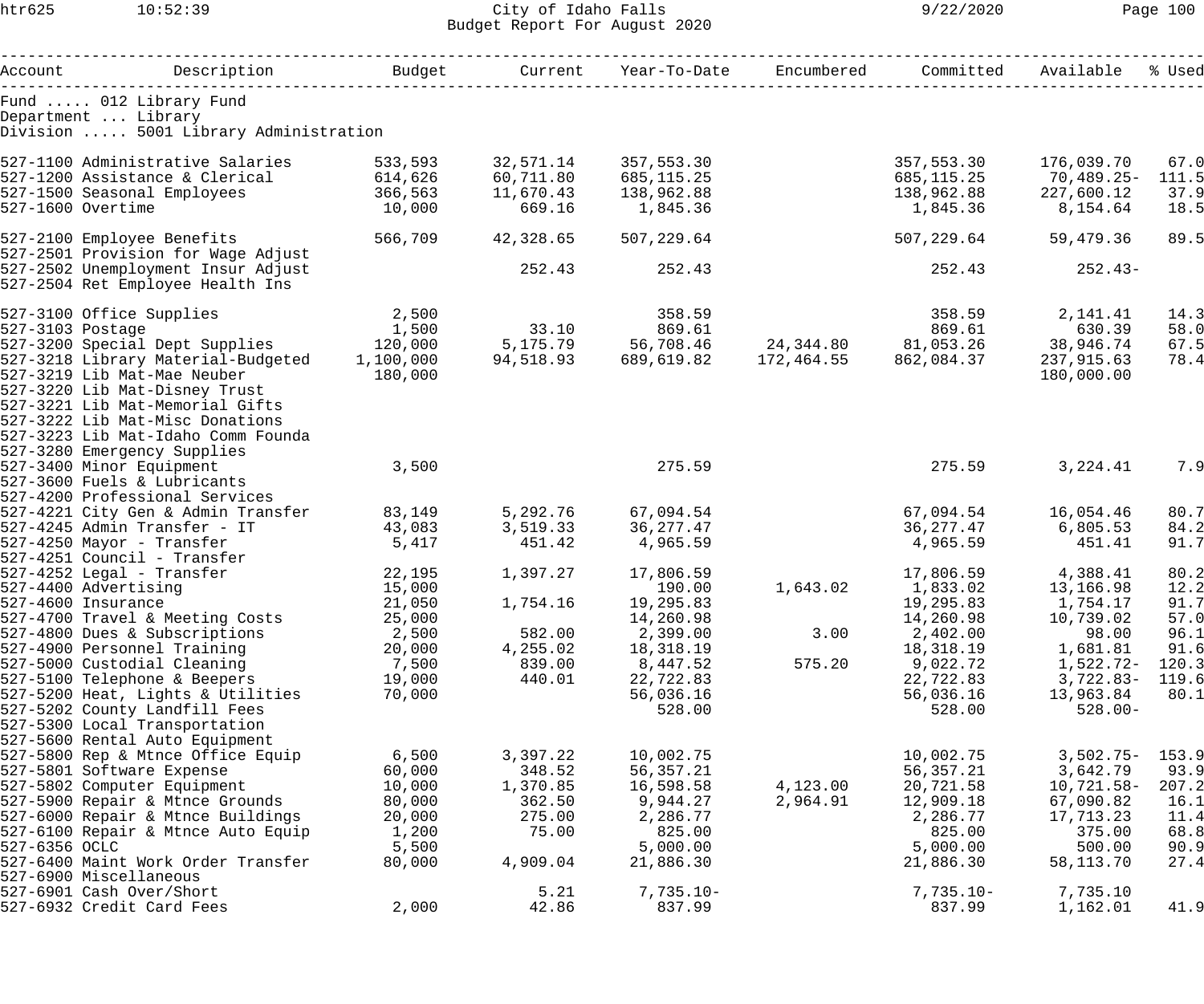## htr625 10:52:39 City of Idaho Falls 9/22/2020 Page 101 Budget Report For August 2020

| Account | Description                                                                                                                                                                                                                                                                                     | Budget                     | Current    | Year-To-Date                       | Encumbered           | Committed                          | Available                           | % Used              |
|---------|-------------------------------------------------------------------------------------------------------------------------------------------------------------------------------------------------------------------------------------------------------------------------------------------------|----------------------------|------------|------------------------------------|----------------------|------------------------------------|-------------------------------------|---------------------|
|         | Fund  012 Library Fund<br>Department  Library<br>Division  5001 Library Administration                                                                                                                                                                                                          |                            |            |                                    |                      |                                    |                                     |                     |
|         | 527-6948 Friends of the Library<br>527-6955 Contingency                                                                                                                                                                                                                                         | 50,000                     |            |                                    |                      |                                    | 50,000.00                           |                     |
|         | 527-7200 Buildings<br>527-7300 Imps Other Than Build<br>527-7400 Office Equipment<br>527-7402 Computers<br>527-7404 Audio Visuals<br>527-7500 Automotive Equipment<br>527-7600 All Other Equipment<br>527-7603 Unanticipated Grants<br>527-7650 Materials-Budgeted<br>527-7655 Materials-Grants | 276,400<br>50,341<br>3,259 | 4,540.00   | 11,710.00<br>27,367.42<br>1,868.13 | 1,000.00<br>4,373.50 | 12,710.00<br>31,740.92<br>1,868.13 | 263,690.00<br>18,600.08<br>1,390.87 | 4.6<br>63.1<br>57.3 |
|         | 527-7900 MERF Depreciation                                                                                                                                                                                                                                                                      | 1,800                      | 150.00     | 1,650.00                           |                      | 1,650.00                           | 150.00                              | 91.7                |
|         | Gross Budget                                                                                                                                                                                                                                                                                    | 4,479,885                  | 281,938.60 | 2,865,732.95                       | 211,491.98           | 3,077,224.93                       | 1,402,660.07                        | 68.7                |
|         | 527-9800 Interfund Transfers                                                                                                                                                                                                                                                                    |                            |            |                                    |                      |                                    |                                     |                     |
|         | Library Administration                                                                                                                                                                                                                                                                          | 4,479,885                  | 281,938.60 | 2,865,732.95                       | 211,491.98           | 3,077,224.93                       | 1,402,660.07                        | 68.7                |
|         |                                                                                                                                                                                                                                                                                                 |                            |            |                                    |                      |                                    |                                     |                     |